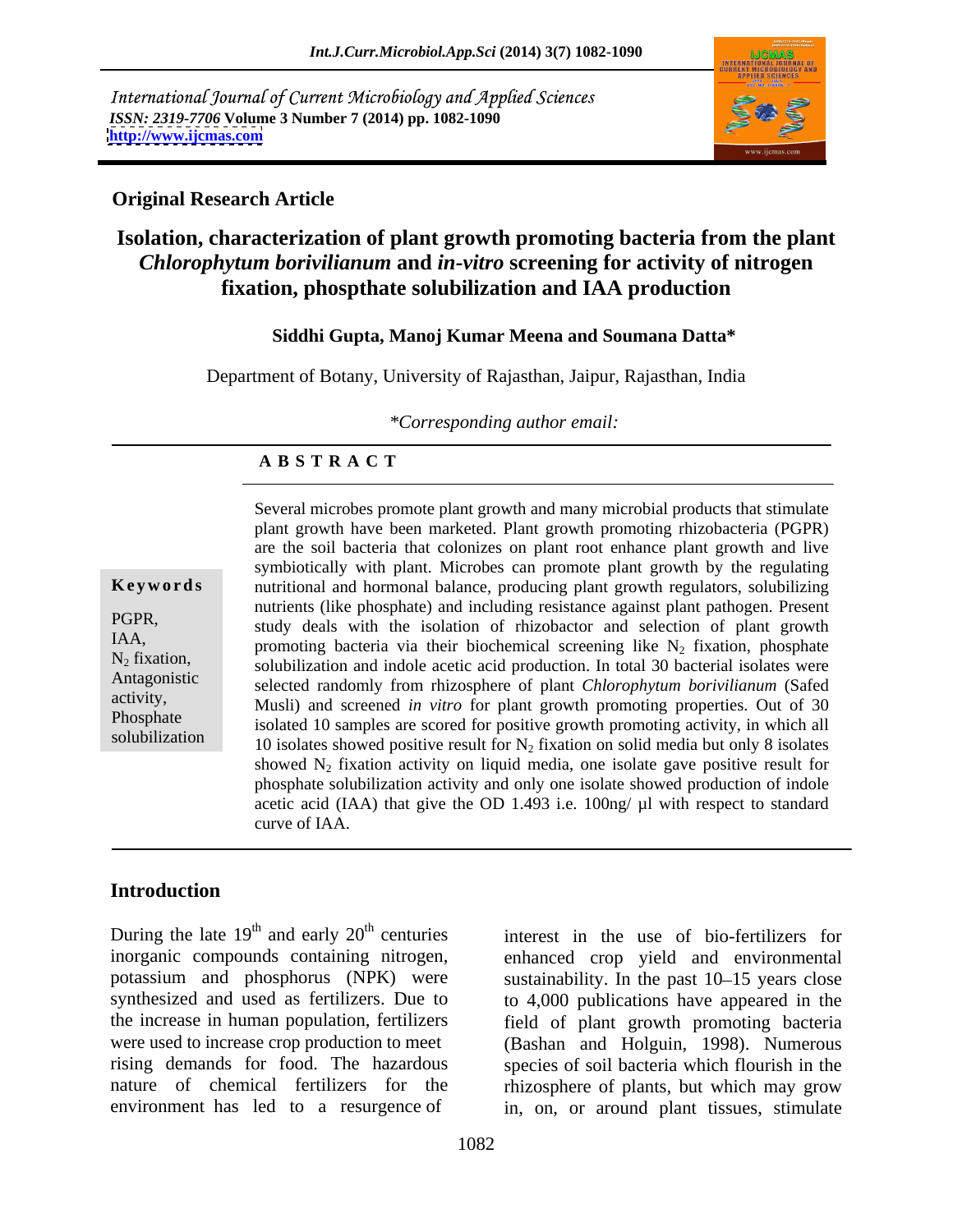soil surrounding roots of plant species which present in the rhizosphere and enhance plant (PGPR) (Vessey, 2003; Arnou, 1953). [plants and fixed nitrogen (Habibi et al.,

Rhizosphere bacteria promote plant growth and yield either directly or indirectly (Kloeppr *et al.*, 1989; Glick, 1995). First the promotion may involve the synthesis of substances by the bacterium or facilitation of the uptake of nutrients from the environment (Glick *et al.*, 1999). The direct growth promoting activities are as follows i) nitrogen fixation ii) solubulization of Liu *et al.*, 1995). Food crop productions phosphorus iii) sequestering of iron by highly effected by pathogenic phosphorus iii) sequestering of iron by production of siderophores iv) production of phytohormones such as auxins, cytokinins, gibberellins and v) lowering of ethylene concentration (Kloepper *et al.*, 1989; Glick, 1995; Glick *et al.*, 1999). The capacity to produce the phytohormone indole-3-acetic acid (IAA) is widespread among bacteria that inhabit diverse environments such as soils, fresh and marine waters, plant and animal hosts. Three major pathways for characterized that remove the amino and carboxyl groups from the  $\alpha$ -carbon of tryptophan via the intermediates constraints on agro-productivity. indolepyruvate, indoleacetamide, or indoleacetonitrile; the oxidized end product IAA is typically secreted (Patten *et al.*, 2013). *Pseudomonas putida* 1290 is a model organism for the study of bacterial degradation of the plant hormone indole-3 acetic acid (Scott *et al.*, 2013). Use of coinoculants of *Pseudomonas*, *Azotobactor* and *Bacillus* with Mussoorie Rock that include metabolites, siderophores, and *Bacillus* with Mussoorie Rock Phosphate(MRP) could make phosphorus availability to equivalent 50 kg of  $P_2O_5/ha$ applied in the form of Single Super

plant growth by a plethora of mechanisms. Phosphate (SSP). The efficient phosphate Rhizosphere is the centre to microbial and solubilizers are *Pseudomonas* species viz., nutrient dynamics and describes the zone of *Pseudomonas aeruginosa, Pseudomonas* release organic substances. Bacteria that are *Pseudomonas putida* (Kumar and Dangar, growth by any mechanism are referred to as *Pseudomonas monteilii*, and *Pseudomonas* plant growth promoting rhizobacteria *mandelii* formed associations with rice *cepacia, Pseudomonas fluorescence and* 2013). Strains of *Bacillus altitudinis,* plants and fixed nitrogen (Habibi *et al.*, 2014).

direct mechanisms of plant growth production ii) depletion of iron from the bacterial IAA synthesis have been growing cost and accumulation of chemicals Second indirect mechanism of plant growth promotion by PGPR include i) antibiotic rhizosphere iii) synthesis of antifungal compound iv) production of fungal cell wall lysing enzymes v) competition for sites on roots and induced systemic resistance (Weller and Cook, 1986; Dunne *et al.*, 1993; Liu *et al.*, 1995). Food crop productions highly effected by pathogenic microorganisms affect plant health are major threat to ecosystem stability worldwide. Agriculture producers became more and more dependent on agrochemicals as a reliable method of crop protection helping with economic stability of their agriculture practices. However increases in chemical inputs causes several negative effects, i.e., development of resistant pathogen varieties, their non-target environmental impacts, growing cost and accumulation of chemicals in edible plant parts. (Compant *et al.,* 2005). Soil borne fungal diseases pose serious

> Biological control is non-hazardous strategy to control plant pathogens and improve crop productivity. PGPR (plant growth promoting rhizobacteria) have long been used as plant disease control agents. PGPR produced a wide range of secondary compounds that may act as signals—that is, allelochemicals that include metabolites, antibiotics, volatile metabolites, enzymes and others. Their mode of action and molecular mechanisms provide a great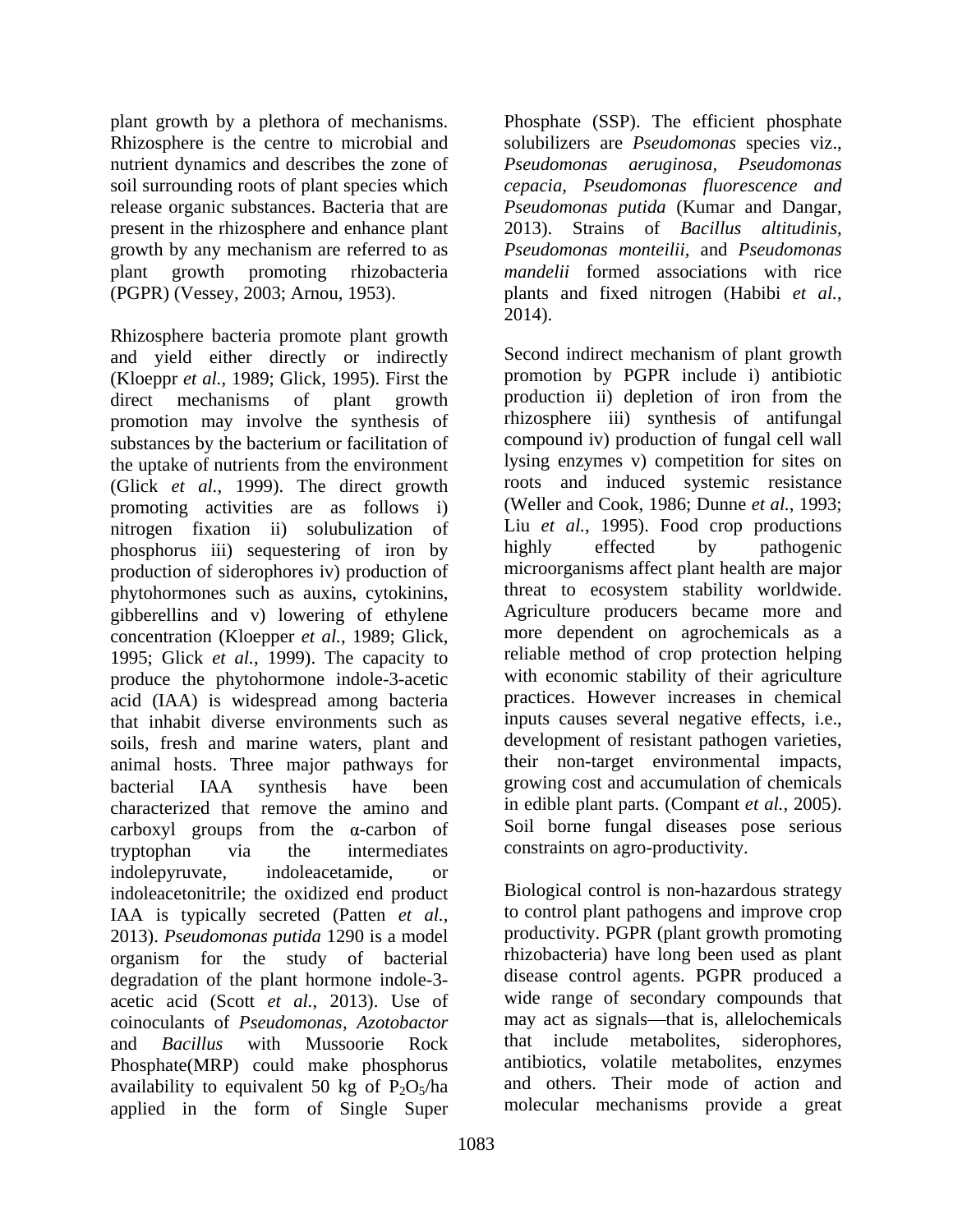The importance of plant growth promoting rhizobacteria (PGPR) in the field has been rhizobacteria in growth promotion and their limited by a lack of knowledge of ecological ability to elicit 'induced systemic tolerance' against abiotic stresses has been activity in the plant rhizosphere. To be documented. A study done by Damodaran *et*  effective, PGPR must maintain a critical *al.*, (2013), 16 rhizobacteria through isolated natural selection from saline sodic soils, and characterized them using morphological and localization with PGPR strains can of 1-aminoacyclopropane-1-carboxylate plant growth on presence of high salt

Tomato seedling treated with isolated bacteria significantly increased the fresh and dry weight in the presence of up to 172mM **Materials and Methods** NaCl salt. The bacterium reduced the<br>production of ethylene by tomato seedlings. Soil sample collection production of ethylene by tomato seedlings, which was otherwise stimulated when seedlings were challenged with increasing salt concentrations. In the presence of salt the bacterium increased the water use efficiency (WUE). This may suggest that the bacterium acts to alleviate the salt suppression of photosynthesis (Mayak *et al.,*

Microbial interactions as symbiotic or parasitic, other types of associations between samples were preserved at -20<sup>o</sup>C. Each of plants and microorganisms are often the collected soil samples were plants and microorganisms are often overlooked. Endophytic bacteria colonize homogenously<br>inner host tissues Sometimes in high further study. inner host tissues. Sometimes in high numbers, without damaging the host or eliciting strong defense responses. The molecular basis of endophytic interactions is<br>still not well understood Better **Isolation** still not well understood. Better **Isolation** understanding of community dynamics, signaling and functions in endophyte-plant association made by culture-independent methods for community analysis and

awareness for their application for crop functional genomic as well as comparative disease management (Saraf *et al.*, 2014). genomic analyses (Hurek and Hurek, 2011). Application of plant growth promoting factors that determine their survival and population density of active cells.

biochemical parameters and out of them two temporarily enhance the population size, but stress tolerant PGPR traits are found. Plant inoculants often have poor survival and growth promoting bacteria that have activity compete with indigenous bacteria for (ACC) deaminase active was isolated from Viveros *et al.*, 2010). *Rhizobium* spp. which soil, were show positive results in enhancing fix  $N_2$ , from the atmosphere and from root concentration. biofertilizer identified and have been used Inoculation with PGPR strains can available growth substrates nodules on legumes, were the first commercial an inoculants for legume for over 100 years (Kannaiyan, 2002).

# **Materials and Methods**

# **Soil sample collection**

2004). in ice-box. Similarly the soils from adjoining The experimental material for the present study consists of soil samples. Collection of soil sample was done from rhizosphere of plant, *Chlorophytum borivilianum* along with their open areas. The soil bound to the roots was collected from the plant and kept area devoid of plantation were also collected at a depth just below 30cm. All the soil samples were preserved at -20ºC. Each of the collected soil samples were homogenously and separately mixed for further study.

### **Isolation and identification of bacteria**

### **Isolation**

One gram of each soil sample was taken and dispersed in 10ml of 0.85% saline water and vortexed for 5 minutes. After that serial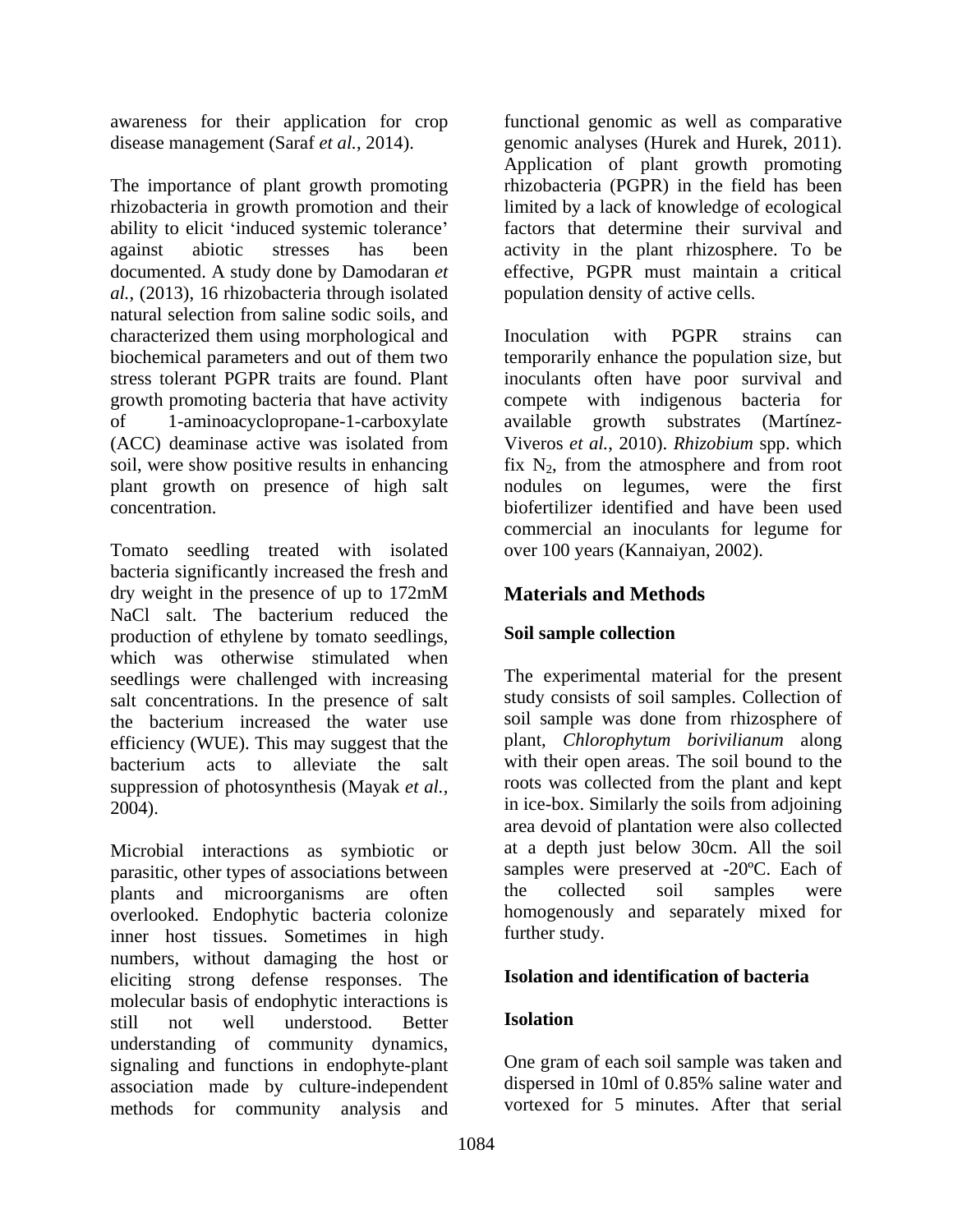per plate were selected and re streaked. Purity of the cultures obtained by many streaking were checked by staining and biochemical test. **biochemical test**.

(Clarke, 1953), motility and methyl red test

PGPR activity of isolated bacteria estimated *in vitro* using biochemical tests. used to estimate the IAA producing activity.

#### **Test for N-fixation activity from bacterial isolates**

For the identification of nitrogen fixing microbes, nitrogen fixation activity tested on

N-fixation activity was tested on both liquid and solid media. 0.5% bromothimol blue was use as pH indicator. These isolates were tested for their PGPR

#### **Test for phosphate solubilizing activity of bacterial isolates**

Bacterial strains were evaluated for their ability to solubilize inorganic phosphate. Agar medium containing calcium phosphate as the inorganic form of phosphate was

dilution was carried out in order to isolate a utilized in this assay. Each isolated culture single colonies. was streaked on the plates; five per plate, Appropriate dilutions were plated on nutrient days. A zone of clearing around the colonies agar plates, by taking 100µl of suspension after 3 days was scored as positive for after brief vortexing. After that inoculated phosphate solubilization. The experiment plates were incubated. Then 20–25 colonies was performed twice with five replicates for and the plates were incubated at 27°C for 3 each bacterial strain.

### **Test for Indole Acetic Acid (IAA) production**

Identification For the IAA production test firstly bacterial Partial identification of bacterial colonies medium containing tryptophan for 24 hr at were done by microscopic observation and  $27^{\circ}$ C at 100–150rpm on shaker. Then biochemical testes like gram's staining different tubes containing growth of isolated (Ying, 2008), colony color, H2S production microbes was centrifuged at 10,000rpm for etc. new tubes, now 1 ml of each supernatant of **PGPR activity of isolated bacteria** Salkowski's reagent and kept for 30 minutes. isolates were cultured on Luria broth 10 min. Then supernatants were separated in particular isolates were mixed with 1.5 ml of Standard solutions of 10ng/ml, 25ng/ml, 100ng/ml, 200ng/ml and 400ng/ml were

# **Results and Discussion**

# **Isolation of bacteria**

media containing malic acid,  $K_2HPO_4$ , activity in which 10 bacteria were selected<br>KOH, MgSO<sub>4</sub>, NaCl, CaCl<sub>2</sub> FeSO<sub>4</sub>, on the basis of their particular activity. Plant<br>NaMoO<sub>4</sub>, MnSO<sub>4</sub> and agar—used as growth promoting solidifying agent for media. assayed for their ability to produce indole Total 30 bacteria were screened for PGPR activity in which 10 bacteria were selected on the basis of their particular activity. Plant growth promoting rhizobacteria were like IAA, nitrogen fixation activity and phosphate solubilizing activity.

> activity in *Chlorophytum borivilianum* with respect to control conditions.

# **Identification of bacterial isolates**

10 bacteria were selected on the basis their particular activity was identified on the basis of gram's staining (Figure  $1\&2$ ), colony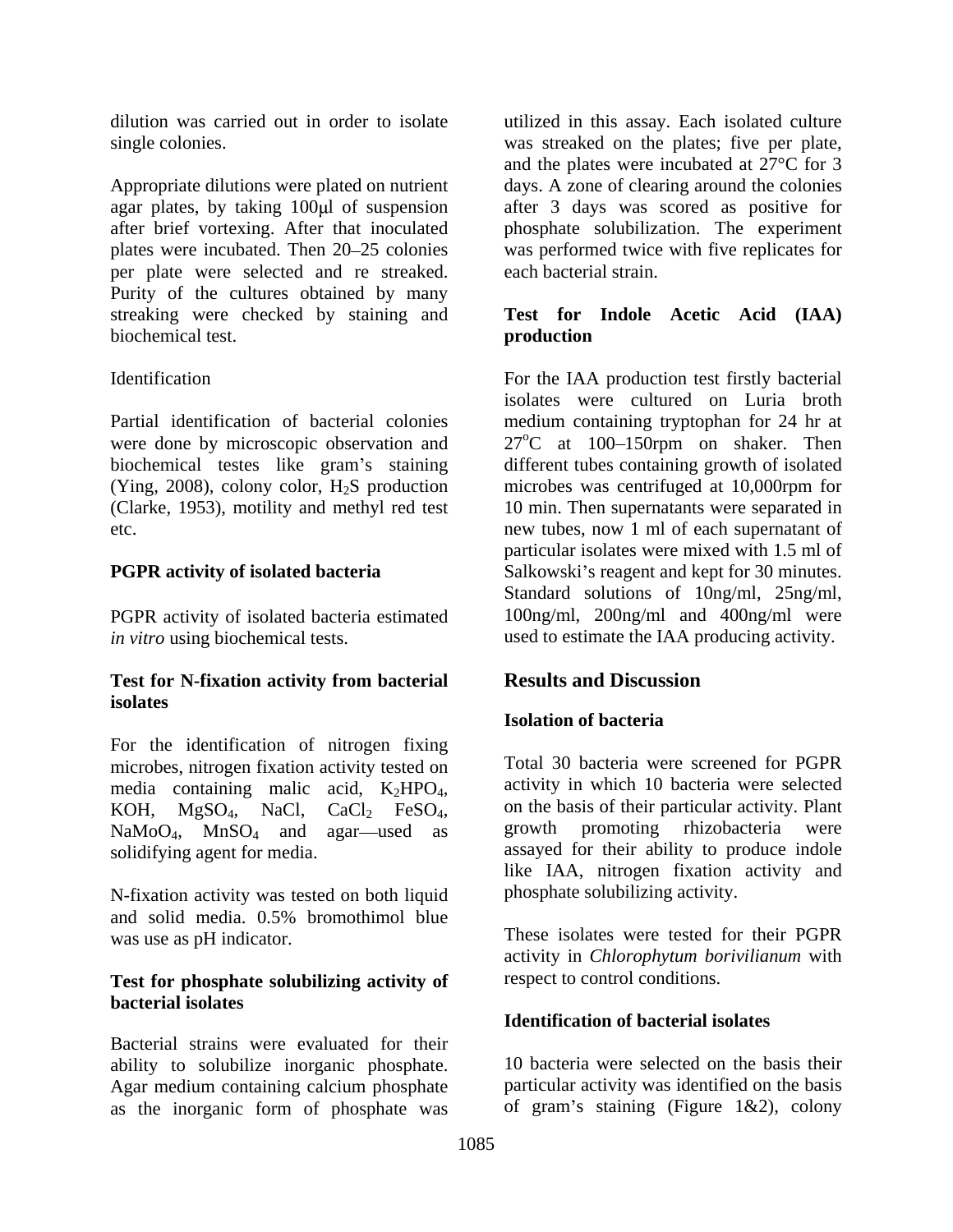red test  $-$  for compatibility. Isolate names

# **Estimation of N-fixation activity from**

Firstly isolated rizobacteria were screened for their ability to fix nitrogen in the solid<br>mechanisms (N-fixation, Phosphate and liquid medium in which S9 isolate gave maximum O.D. than other isolates (S-29, A3, C1, D2, B1-01-64, PGPR20, D3 and A5) who had also shown nitrogen fixation activity (Table 2 & Figure 3).

# **Phosphate solubilizing activity of**

estimated using disc diffusion assay. Out of 30 bacteria only D3 showed activity with

# **Estimation of IAA production from**

Totally 30 bacteria were screened for PGPR activity in which only A3 showed IAA

color, H2S production, motility and methyl production. Amount of IAA production was are given randomly during work (Table 1). gives OD 1.493 i.e. 100ng/ µl ((Table 3 & calculated using known IAA standards A3 Figure 5).

**bacterial isolates** In conclusion, the above results support the hypothesis that isolated bacteria utilizes either one of the growth promoting mechanisms (N-fixation, Phosphate solubilization and IAA production) or a combination of actions to increase the plant growth and are the good alternative for chemical hazardous fertilizers and also crop production cost reducing agent.

**bacterial isolates** Phosphate solubilizing activity was production activity would help in elucidating 61.71 mm diameter (Fig. 4). under laboratory and field conditions. This **bacterial isolates** Future work in being enclosed on RAPD Further research in developing mutants of Nfixation, phosphate solubilization or IAA the major direct mechanism of action of isolates in promoting the growth of plants would help in developing a potential inoculant for use in agriculture in the future. analysis of theses isolates for knowing their molecular basis.

| <b>S.No.</b> | <b>Test</b>           | Gram's     | Colony      | $H_2S$     | <b>Motility</b>                   | <b>Methyl red</b> |
|--------------|-----------------------|------------|-------------|------------|-----------------------------------|-------------------|
|              | Sample                | staining   | color       | production |                                   | test              |
|              | $S-29$                |            | Light brown |            | <b>Contract Contract Contract</b> |                   |
|              | $\sim$                | $\sim$ $-$ | Yellowish   |            |                                   |                   |
|              | D3                    | $\sim$     | Yellowish   |            |                                   | $\sim$ $-$        |
|              | $\sqrt{11}$<br>◡▴     |            | Pale color  |            | $\sim$ $-$                        | $\sim$ $-$        |
|              | B1-01-64              |            | Light brown |            |                                   |                   |
|              | D2                    |            | Pale color  |            |                                   |                   |
|              | Pgpr $20$<br><u>u</u> |            | Pale color  |            | $\sim$ $-$                        |                   |
|              | $S-26$                |            | Yellowish   |            | $\sim$ $ \sim$                    |                   |
|              | A5                    | $\sim$     | yellowish   |            |                                   |                   |
|              | $S-9$                 |            | Light brown |            |                                   |                   |

**Table.1** Identification of 10 bacterial isolates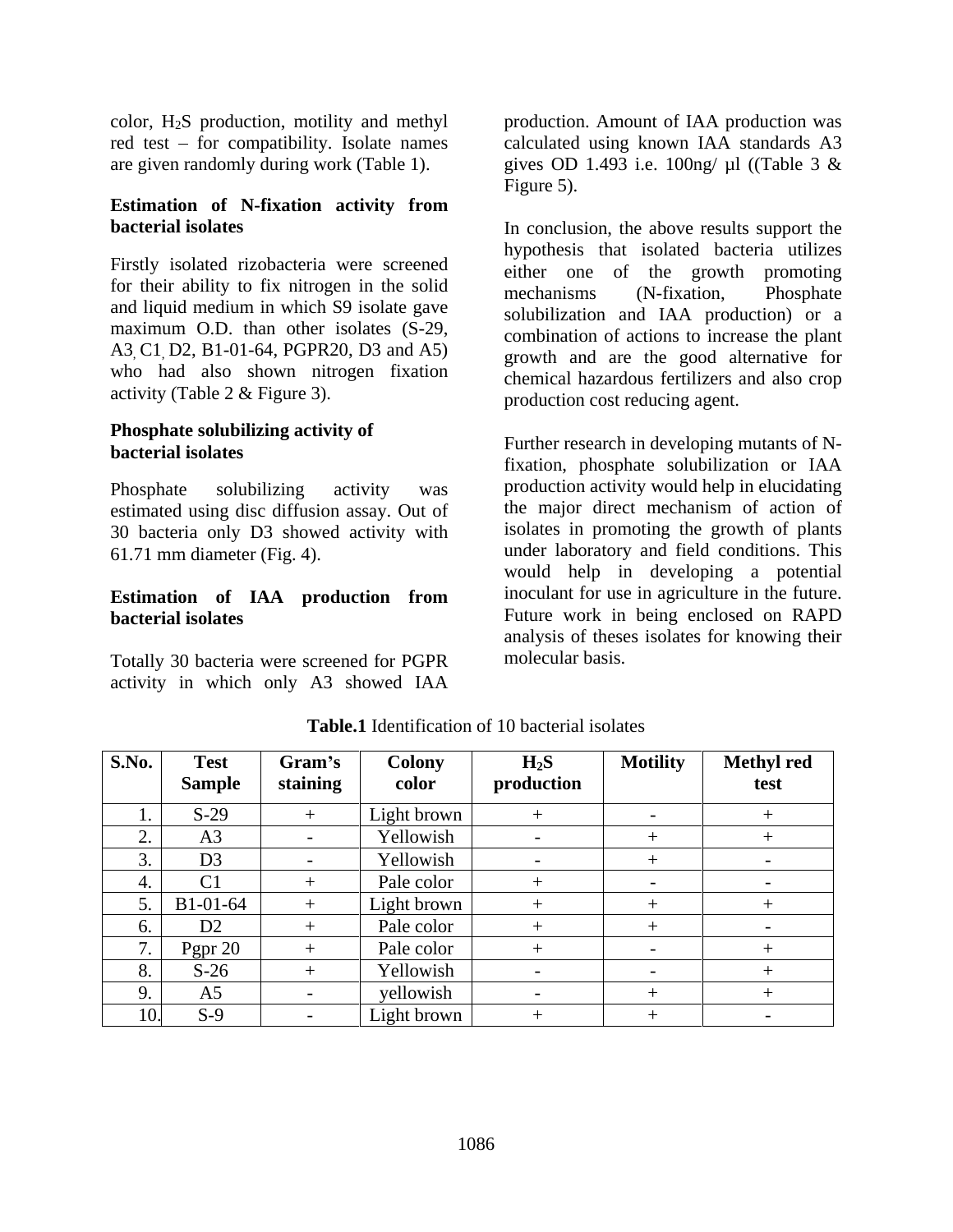|                | <b>Test</b>                        | $N_2$           | $N_2$ Fixation | Absorbance |
|----------------|------------------------------------|-----------------|----------------|------------|
|                | S.No. Sample                       | <b>Fixation</b> | (agar)         | @540nm     |
|                |                                    | (Broth)         |                |            |
|                | $\overline{S-29}$                  |                 |                | 0.312      |
|                | $\sqrt{2}$<br>$\sim$               |                 | $\sim$ $-$     | 0.084      |
|                | D <sub>3</sub>                     |                 |                |            |
|                | $\sim$ 1                           |                 |                | 1.207      |
|                | B1-01-64                           |                 | $+$            | 0.347      |
|                | $\mathbf{D}$<br>$\boldsymbol{\nu}$ |                 |                | 0.837      |
|                | Pgpr 20                            |                 |                | 1.585      |
|                | $S-26$                             |                 |                |            |
|                | A5                                 |                 | $+$            | 0.342      |
| 1 <sub>0</sub> | $S-9$                              |                 |                | 2.863      |

**Table.2** N<sub>2</sub>-fixation activities of bacterial isolates

**Table.3** OD of standards

|                            | No.   Standard Concentration   Volume (µl)   Absorbance |              |       |
|----------------------------|---------------------------------------------------------|--------------|-------|
| $\mathbf{1}$ .             | $10 \text{ ng}/ \text{ µl}$                             | $20 \mu l$   | 0.377 |
| $\overline{\phantom{a}}$ . | $25$ ng/ $\mu$ l                                        | $45 \mu$ l   | 0.734 |
| <u>.</u>                   | $100$ ng/ $\mu$ l                                       | $200 \mu l$  | 1.493 |
|                            | 200 ng/µl                                               | $400$ µl     | 2.052 |
| . J .                      | 400 ng/µl                                               | $1000 \mu l$ | 2.863 |

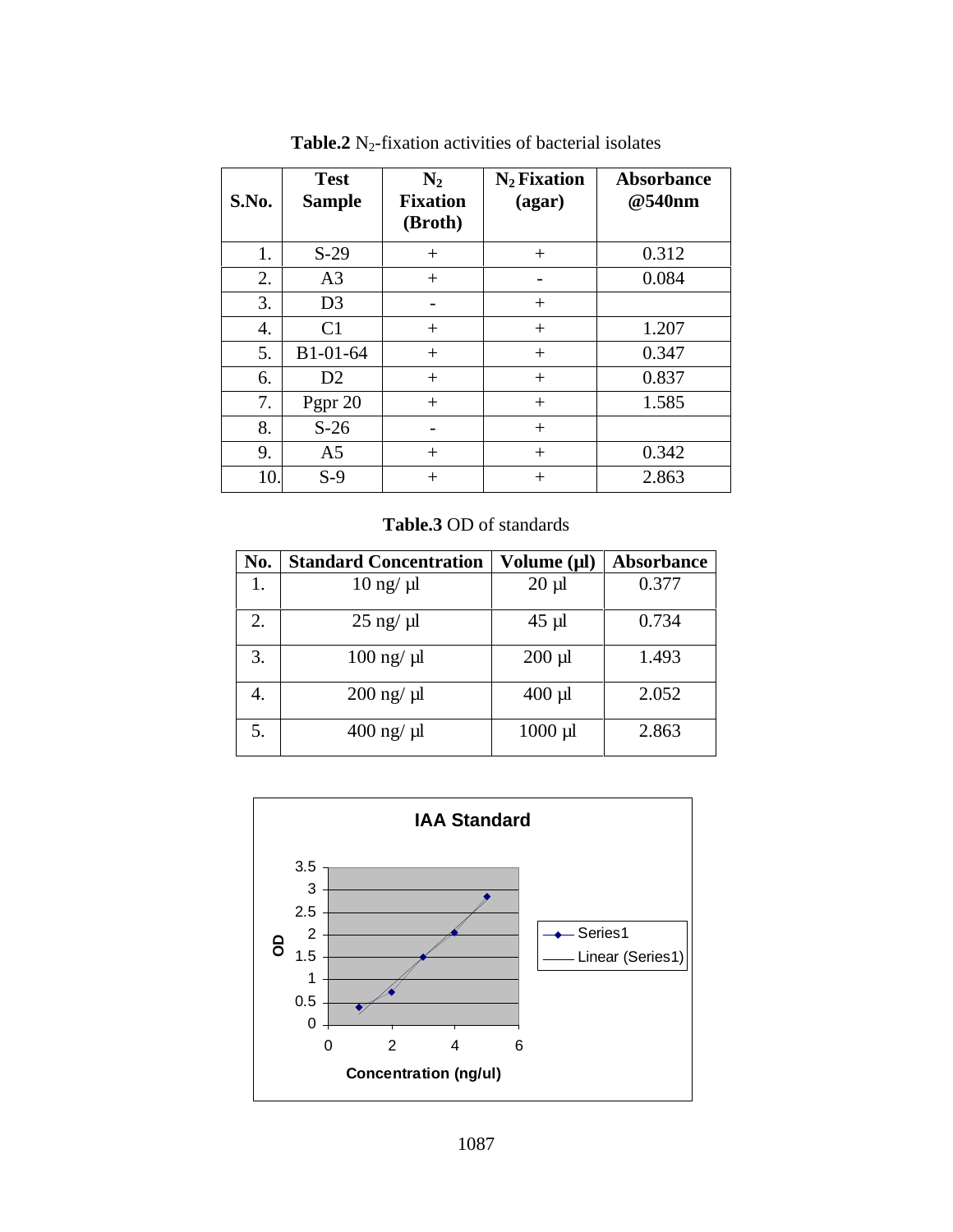**Fig.1** Gram staining of PGPR 43 (G-ve)



**Fig.2** Gram staining of S-29 (G+ve)



**Fig.3 N-fixation activity on liquid and solid media**

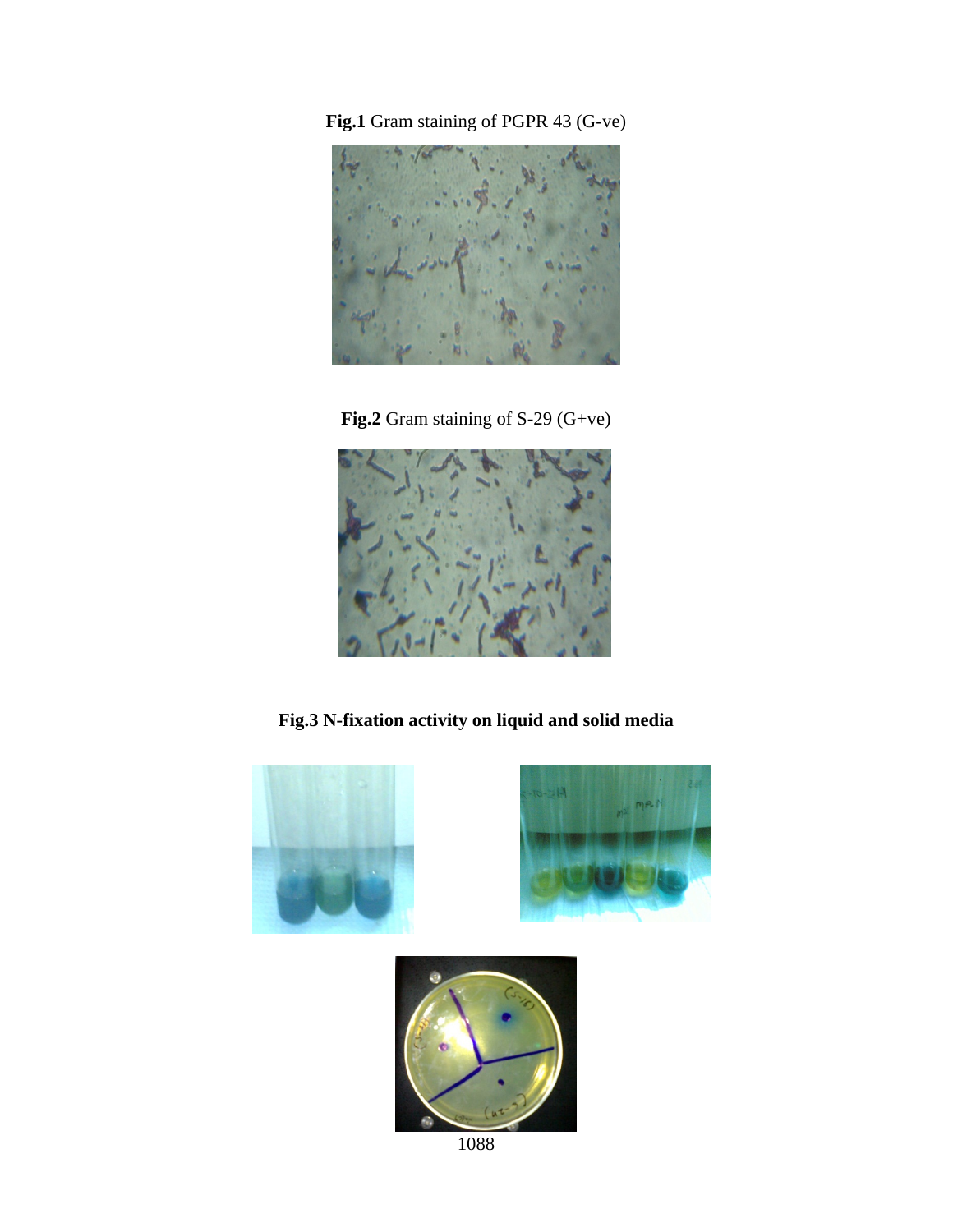**Fig.4 Phosphate solubilizing activity**



#### **Fig.5 IAA production**



#### **Reference**

- phosphorus in crop nutrition (IV). In:<br>
Pierre WH Noramn A G (Eds.) 8(3): 397–407. Pierre, W.H., Noramn, A.G. (Eds.).  $\delta(3)$ :  $397-407$ .<br>Academimc Press, NY. Compant, S., Duffy, B., Nowak, J.,
- Bashan, Y., Holguin, G., 1998. Proposal for the division of plant growth promoting rhizobacteria into two classifications. Biol.Biochem., 20: 1225–1228. prospects. Appl<br>
71(9): 4951–4959.
- Arnou, D.I., 1953. Soil and fertilizer Clarke, 1953. Hydrogen sulphide<br>production by bacteria. Microbiol., Clarke, 1953. Hydrogen sulphide production by bacteria. Microbiol.,<br>8(3): 397–407.
	- Biocontrol PGPB and PGPB. Soil all mechanisms of action, and future Clément, C., Barka, E.A., 2005. Use of plant growth-promoting bacteria for biocontrol of plant diseases: principles, mechanisms of action, and future Appl.Environ.Microbiol., 71(9): 4951 4959.